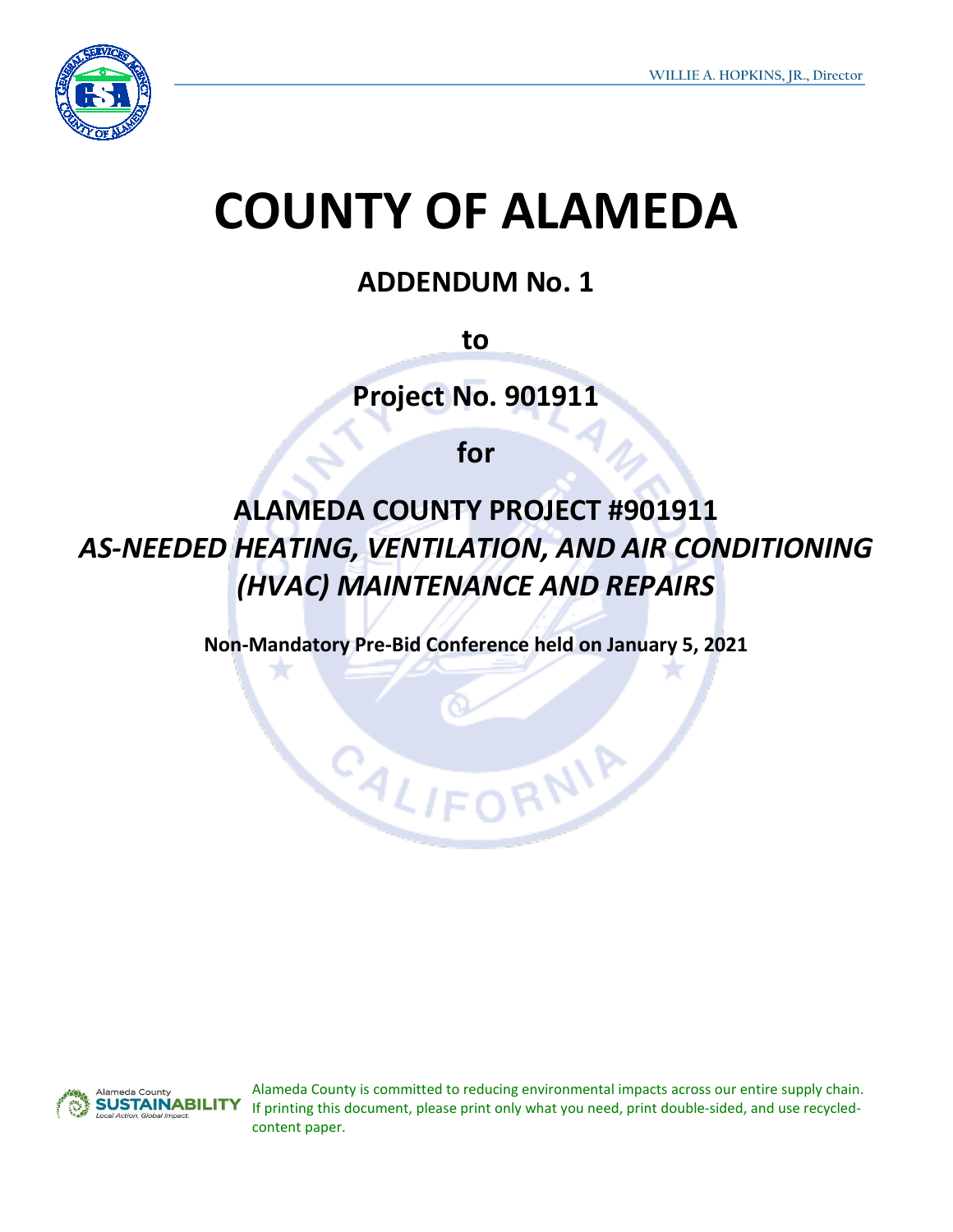### **County of Alameda, General Services Agency Project No. 901911 Addendum No. 1**

**TO ALL PROSPECTIVE BIDDERS** for the above project, notice is hereby given that the following changes, modifications, corrections, clarifications, and additions, as herein set forth, shall apply to the specifications herein and shall be made part thereof and subject to all requirements as if originally specified or drawn. **Receipt of this Addendum No. 1 must be acknowledged on the Document 00 41 13 Bid Form, Page 20 of 323.**

Below are the following items issued as part of Addendum No. 1:

#### ITEM DESCRIPTION

- 1. Modifications to Document 00 01 09 **Summary of Work** and Document 00 11 16 **Notice to Bidders**.
- 2. The Pre-Bid Conference attendance roster with contact details as provided by the attendees.

**The following Sections have been modified to read as shown below**. Changes made to the original document are in **bold** print and **highlighted**, and deletions made have a strike through.

DOCUMENT 00 01 09, **SUMMARY BIDDING CALENDAR,** Page 2 of 323, is hereby modified as follows:

| Last Day for Receipt of Questions | 10 business days before date for   | 00 21 13 Instructions to Bidders |
|-----------------------------------|------------------------------------|----------------------------------|
|                                   | Receipt of Bids                    |                                  |
|                                   |                                    |                                  |
|                                   | <b>January 12, 2021 by 5:00 pm</b> |                                  |
| Receipt of Bids and Bid Opening   | <b>January 22, 2021</b>            | 00 11 16 Notice to Bidders       |
|                                   | <b>January 26, 2021</b>            |                                  |
|                                   |                                    |                                  |

w

DOCUMENT 00 11 16, **NOTICE TO BIDDERS,** Page 6 of 323, is hereby modified as follows:

2. Sealed Bids will be received until 11:00 a.m., January 22 **26**, 2021 at 2054 Fairmont Drive, San Leandro, California, at or after which time the bids will be opened and publicly read aloud via online video conference.

To attend the online bid opening visit: [Microsoft Teams Meeting;](https://teams.microsoft.com/l/meetup-join/19%3ameeting_ZjUwNzljZWUtMzcwMy00ZmNiLWEyNWUtNzdmNWUxN2I4ZjQ3%40thread.v2/0?context=%7b%22Tid%22%3a%2232fdff2c-f86e-4ba3-a47d-6a44a7f45a64%22%2c%22Oid%22%3a%22d59731f8-e0a4-4f2a-b299-75189274042a%22%7d) **Dial in Number**: 1 415-915- 3950; **Conference ID:** 917 774 265# . Any claim by a bidder of error in its bid must be made in compliance with §5100 et seq. of the Public Contract Code. Any bid that is submitted after this time shall be considered non-responsive and returned to the bidder.